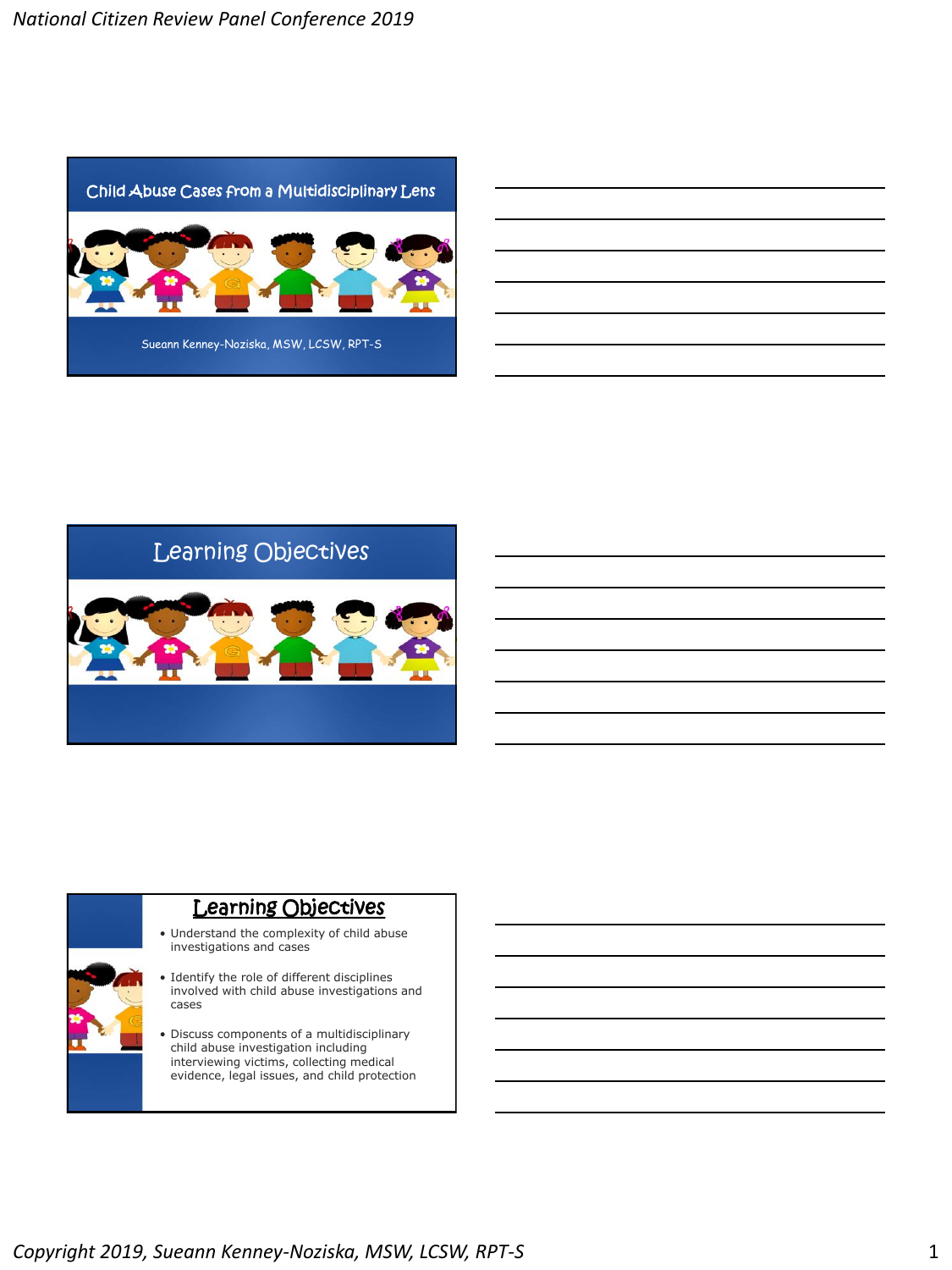

#### Children's Advocacy Center

- Brings together law enforcement, criminal justice, child protective services, medical, & mental health
- Joint investigation begins
- Forensic interviews
- Medical treatment & examinations

# **PARA 18**



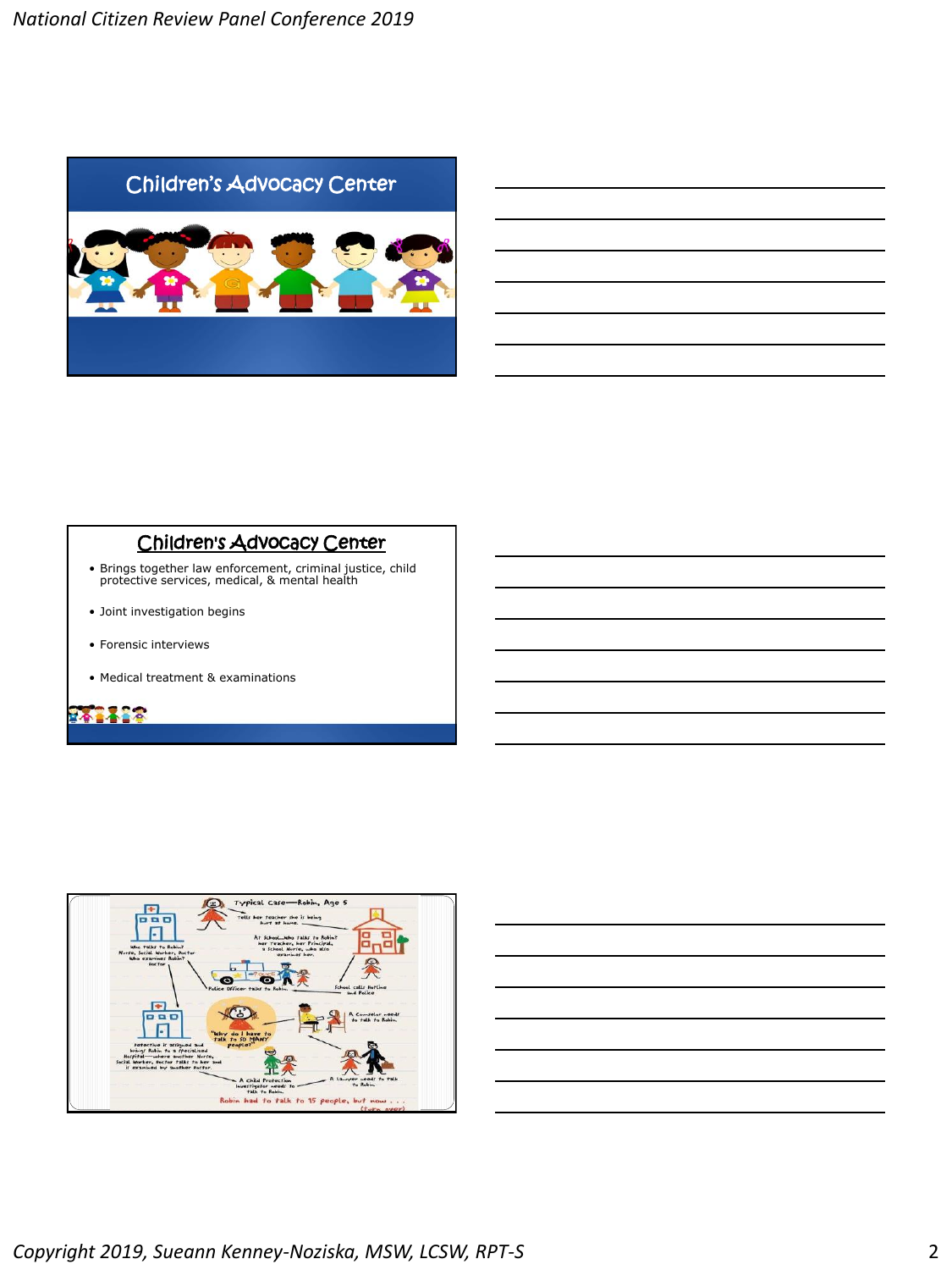

| <u> 1989 - Johann Stoff, amerikansk politiker (d. 1989)</u> |  |  |  |
|-------------------------------------------------------------|--|--|--|
|                                                             |  |  |  |
|                                                             |  |  |  |
|                                                             |  |  |  |
|                                                             |  |  |  |
|                                                             |  |  |  |
|                                                             |  |  |  |



### Multidisciplinary Team Response

- Multidisciplinary collaboration is best practice in child abuse cases
- A unique public-private partnership involving law enforcement, criminal justice, child protective services, medical, & mental health
- Joint investigation starting point
- United & collaborative effort but, within conflicting criteria

### **PARADO**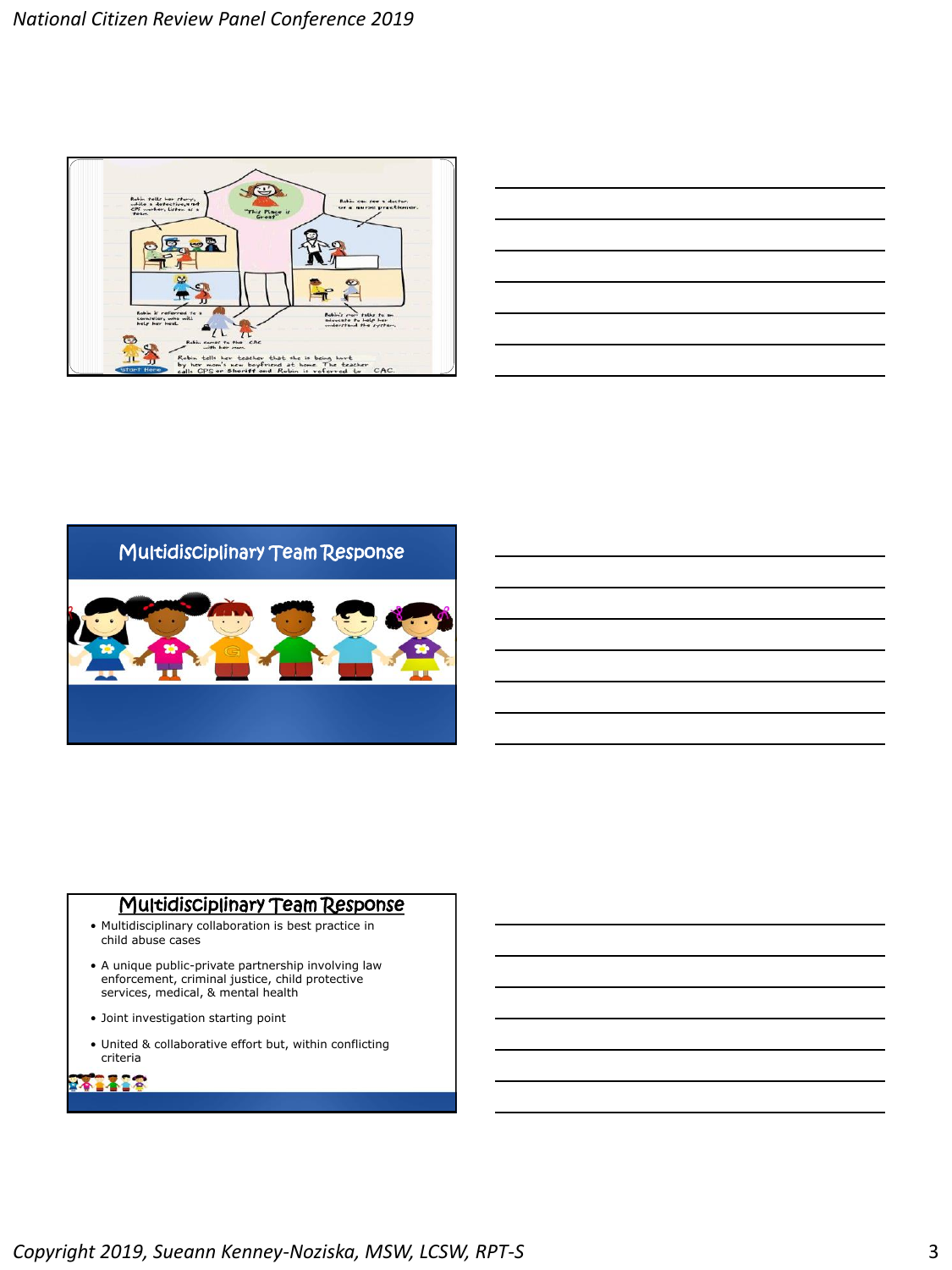



### Child Protective Services

- Ensures a child's home is safe
- If the family/caretaker is not the alleged abuser, CPS may not take action
- Priority is assigned
- A variety of outcomes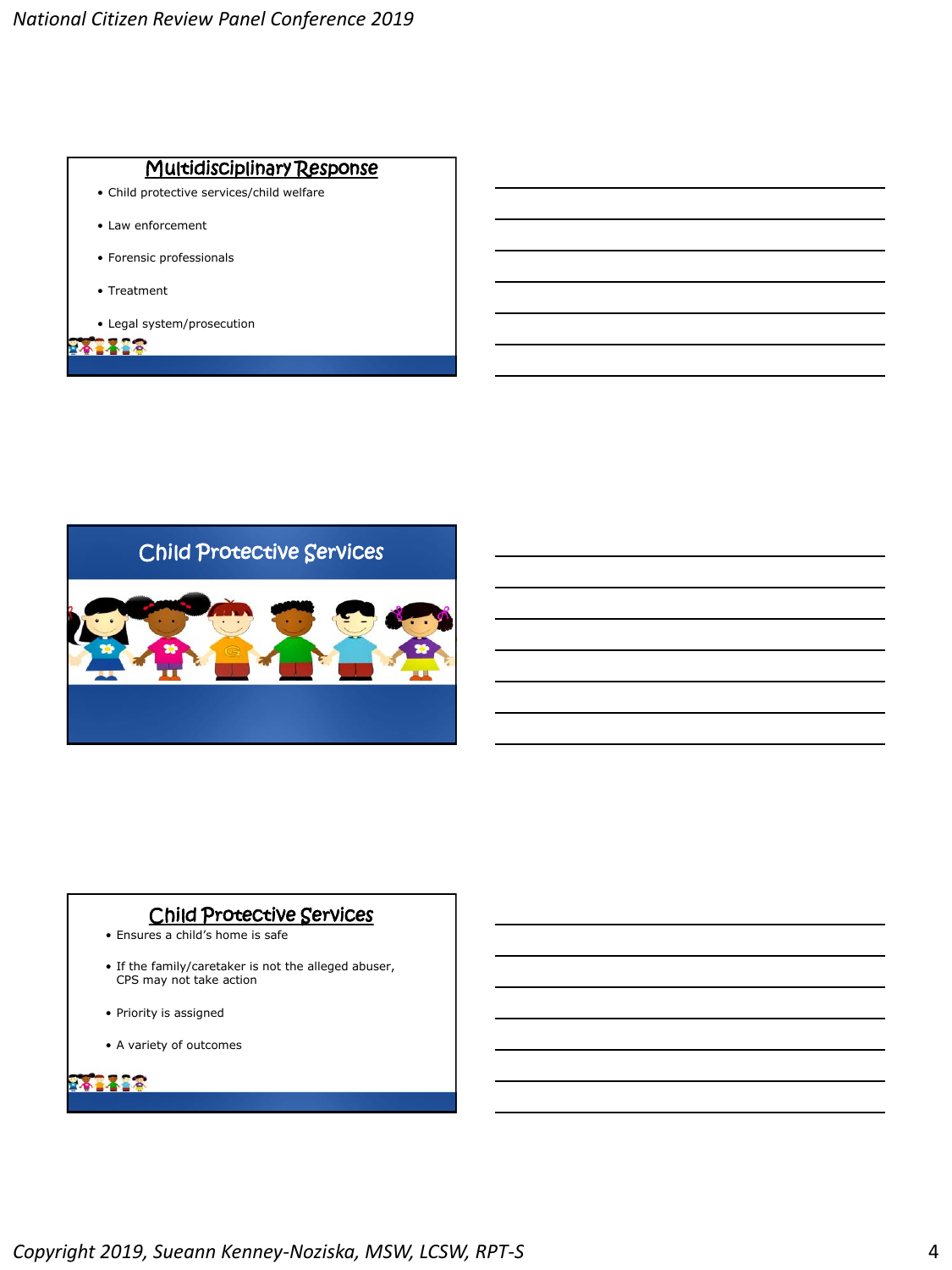

#### Law Enforcement

- Grounded in public safety
- If allegations aren't criminal in nature, law enforcement may not take action
- Immediate response is typically from patrol
- Investigators/detectives assigned

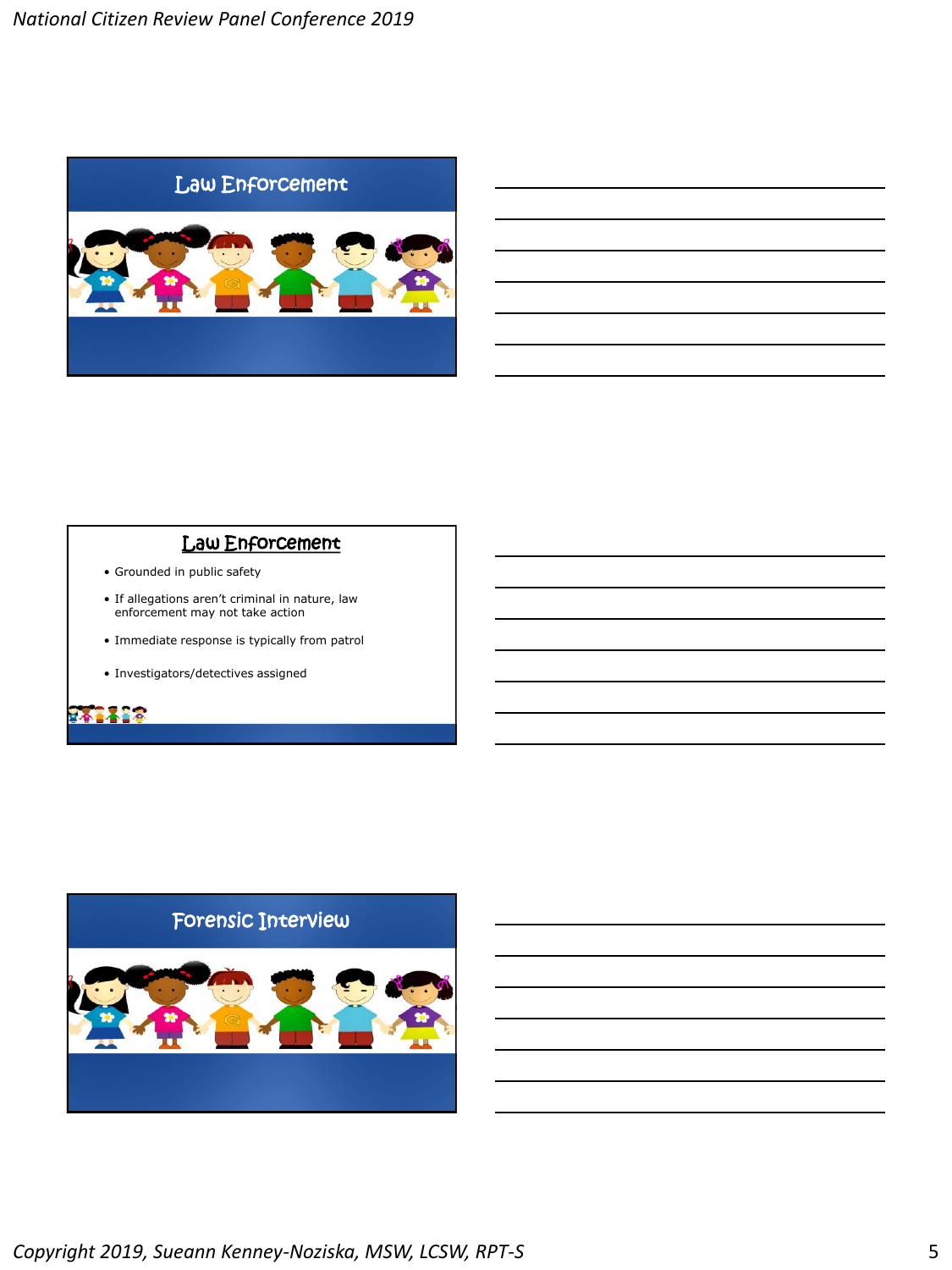#### Forensic Interview

- Gather factual information regarding allegations of abuse or exposure to violence
- Conducted by a trained, neutral professional
- Forensic interviewing models
- Extended forensic interviews (EFI)





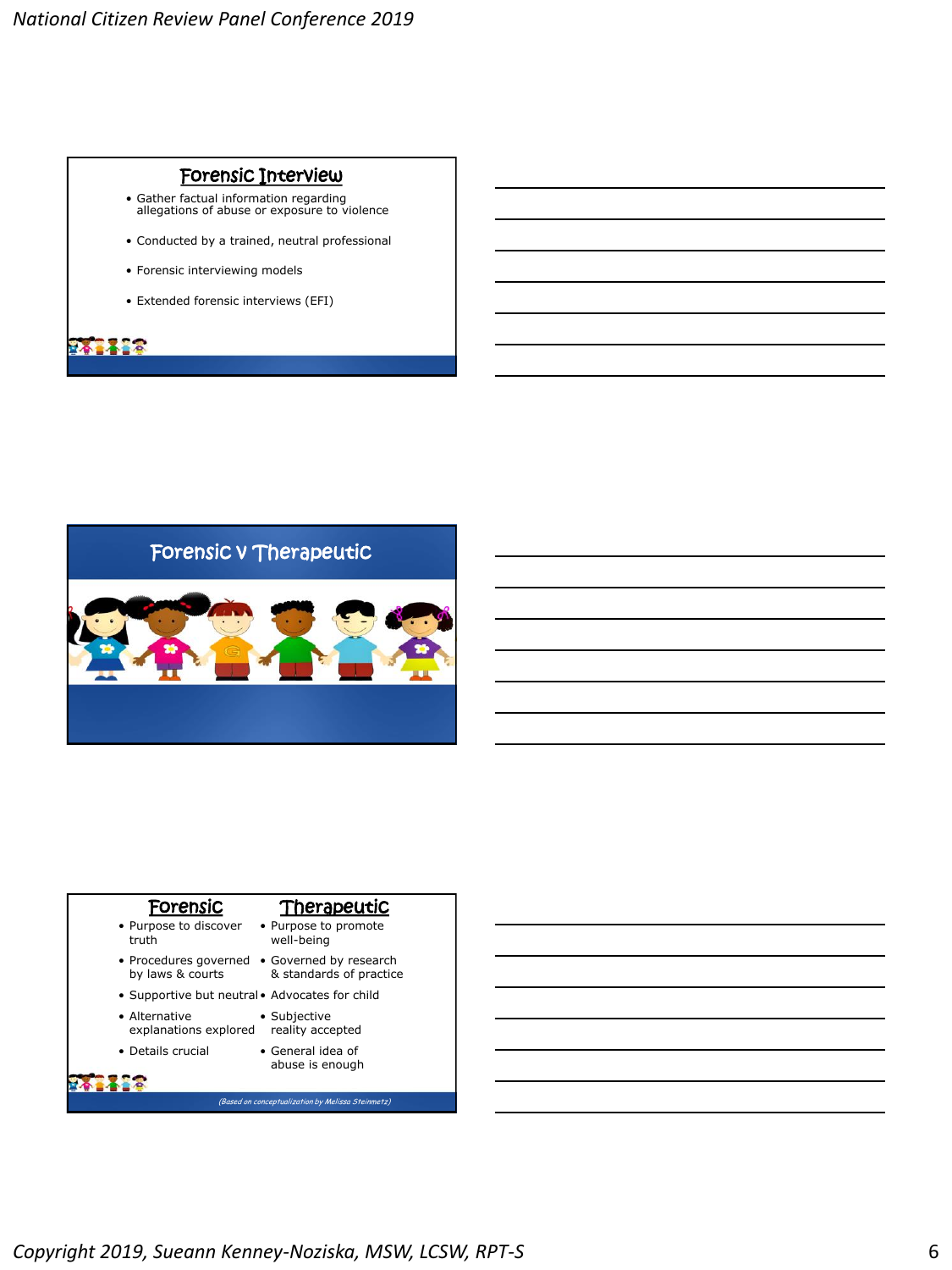



## Forensic Medical Exam

- "Rape kit"
- Forensic medical examination (VAWA, 1994)
- Conducted by a health care provider with specialized education & experience
- Purpose is to collect evidence
- Document trauma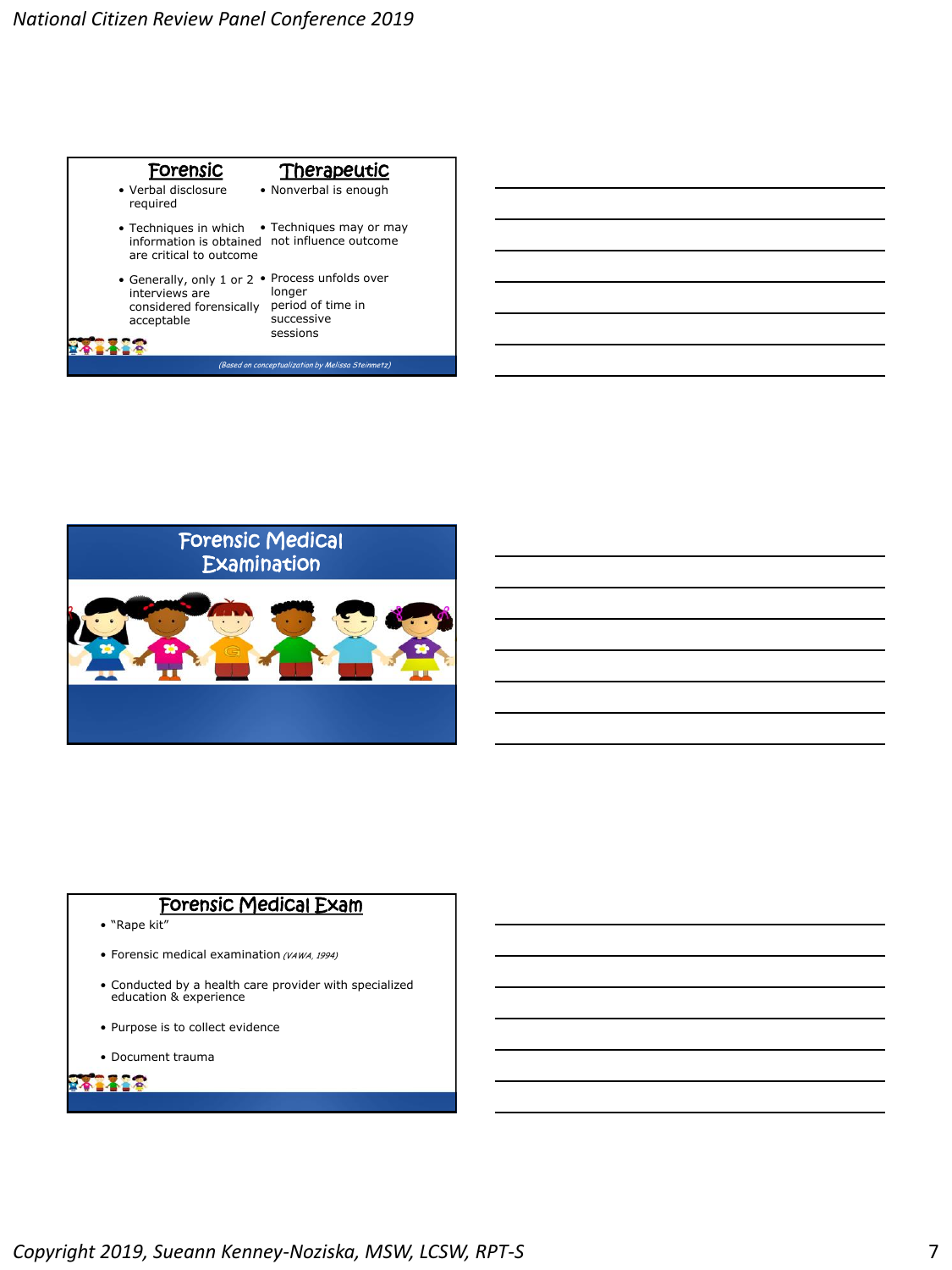### Forensic Medical Exam

- Adult exams are for victims 13 & older
- Include genital & vaginal swabs
- Similar to a gynecological examination
- 5-day protocol from the date of incident

242428

# Forensic Medical Exam

- Victims 12 & under
- *Not* intrusive examinations
- No swabs are internal/inserted
- 72-hour window for these exams
- STI testing is conducted in follow-up medical exam

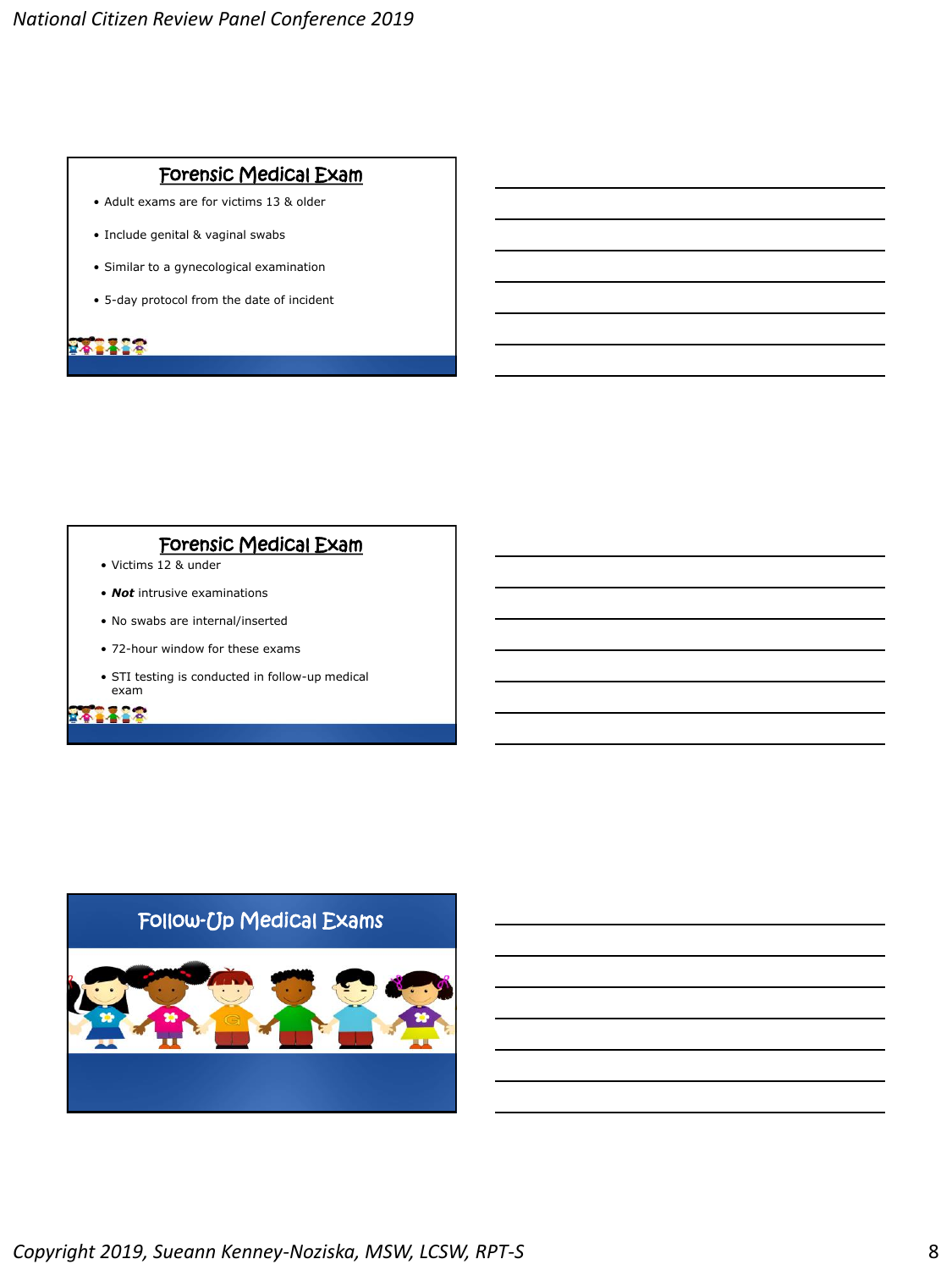## Follow-Up Medical Examination

- Not for evidence collection but for overall health
- Performed by MD, PA or NP with specialized training & experience conducts
- Helps child & family know that the child's body is ok
- Test for STIs